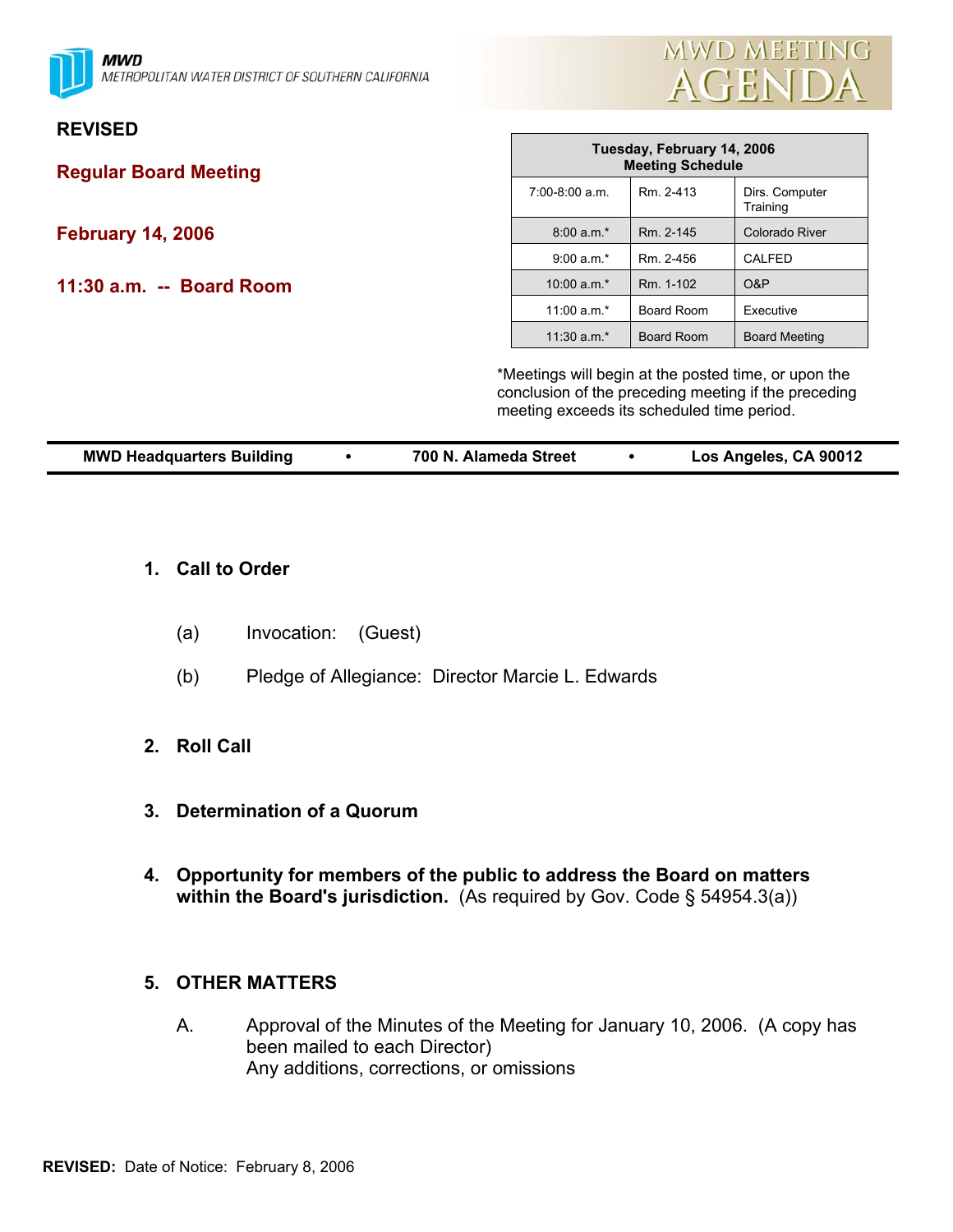|                  | Β.          | Approve 30-day leave of absence for Director Helen Z. Hansen, effective<br>February 20, 2006                                                                                                                                                                                                                                                                           |
|------------------|-------------|------------------------------------------------------------------------------------------------------------------------------------------------------------------------------------------------------------------------------------------------------------------------------------------------------------------------------------------------------------------------|
|                  | $C_{\cdot}$ | Directors' oral reports on meetings attended at Metropolitan expense                                                                                                                                                                                                                                                                                                   |
|                  | D.          | Committee assignments                                                                                                                                                                                                                                                                                                                                                  |
|                  | Ε.          | <b>Chairman's Monthly Activity Report</b>                                                                                                                                                                                                                                                                                                                              |
| <b>Corrected</b> | F.          | Approve terms and conditions for General Manager                                                                                                                                                                                                                                                                                                                       |
| Added            | G.          | Discussion of labor negotiations with Employees Association-AFSCME<br>Local 1902<br>[Conference with labor negotiators-Metropolitan designated representatives:<br>Bruce Barsook, Stephen Lem; MWD Organization: Employees Association-<br>AFSCME, Local 1902; to be heard in closed session pursuant to Gov. Code<br><b>Section 54957.6]</b>                          |
| Added            | Η.          | Discussion of labor negotiations with Management and Professional<br><b>Employees Association</b><br>[Conference with labor negotiators-Metropolitan designated representatives:<br>Bruce Barsook, Stephen Lem; MWD Organization: Management and Professional<br>Employees Association; to be heard in closed session pursuant to Gov. Code<br><b>Section 54957.6]</b> |
| Added            | Ι.          | Discussion of labor negotiations with Supervisors Association<br>[Conference with labor negotiators-Metropolitan designated representatives:<br>Bruce Barsook, Stephen Lem; MWD Organization: Supervisors Association; to be<br>heard in closed session pursuant to Gov. Code Section 54957.6]                                                                         |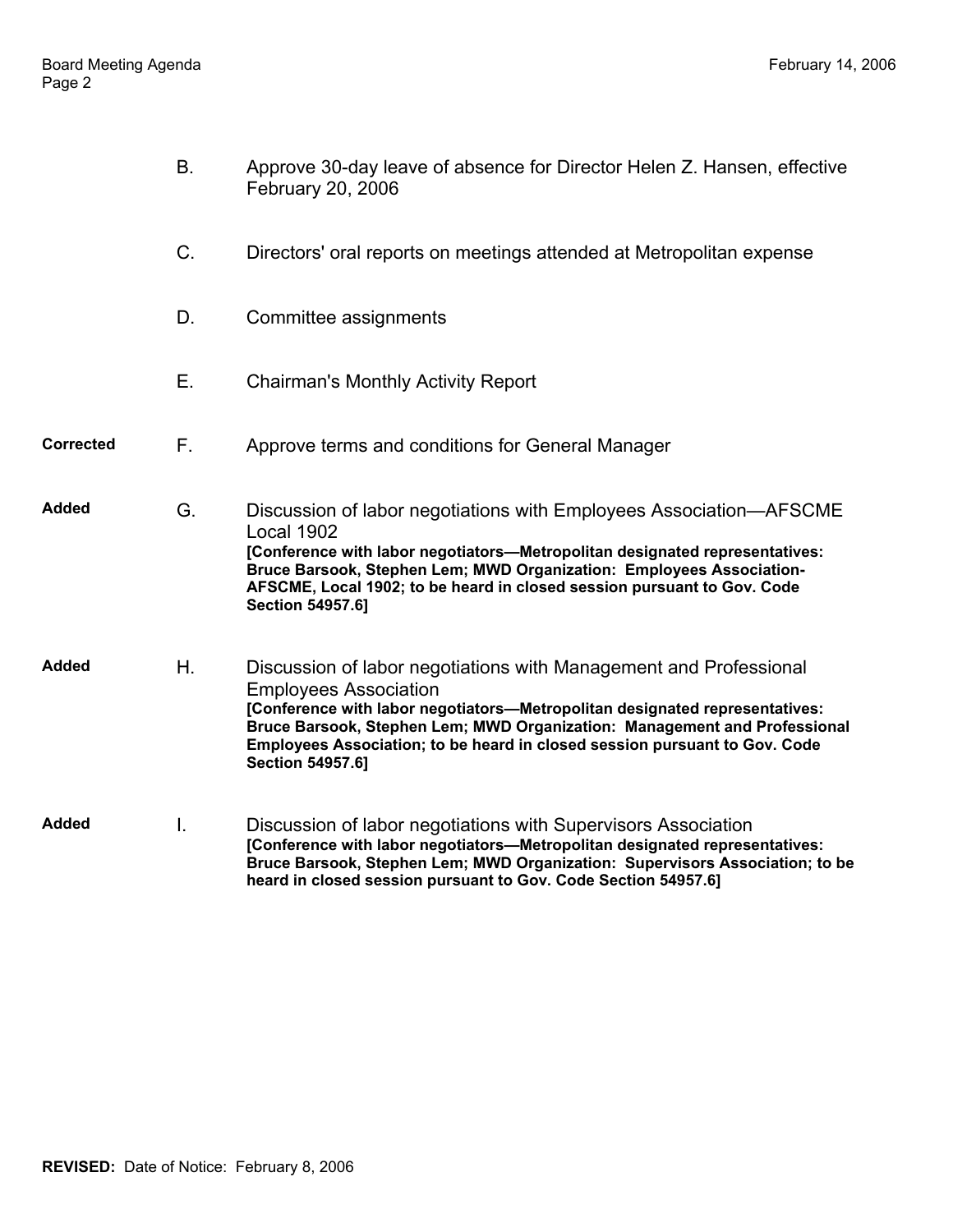### **6. DEPARTMENT HEADS' REPORTS**

- A. Interim CEO/General Manager's Reports:
	- i. Oral report on Colorado River matters
	- ii. Oral report on Bay-Delta and State Water Project matters. (L&C, WPQ&R)
	- iii. Interim CEO/General Manager's summary of Metropolitan's activities for the month of January
- B. General Counsel's summary of Legal Department activities for the month of January
- C. General Auditor's summary of activities for the month of January
- D. Ethics Officer's summary of activities for the month of January

### **7. CONSENT CALENDAR ITEMS — ACTION**

7-1 Appropriate \$963,000 to implement Phase II of the Energy Management System; and authorize increase of \$670,000 to professional services agreement with Fortech for Metropolitan's power operations (Approp. 15397). (A&RP)

**Recommendation:** 

**Option #1:** 

**Adopt the CEQA determination and**

- **a. Appropriate \$963,000 in budgeted funds to implement Phase II of the Energy Management System; and**
- **b. Authorize an increase of \$670,000 to the existing agreement with Fortech for a new not-to-exceed total of \$990,000.**
- 7-2 Approve Semiannual Community Partnering Program Applicants FY 2005/06. (Ed&O)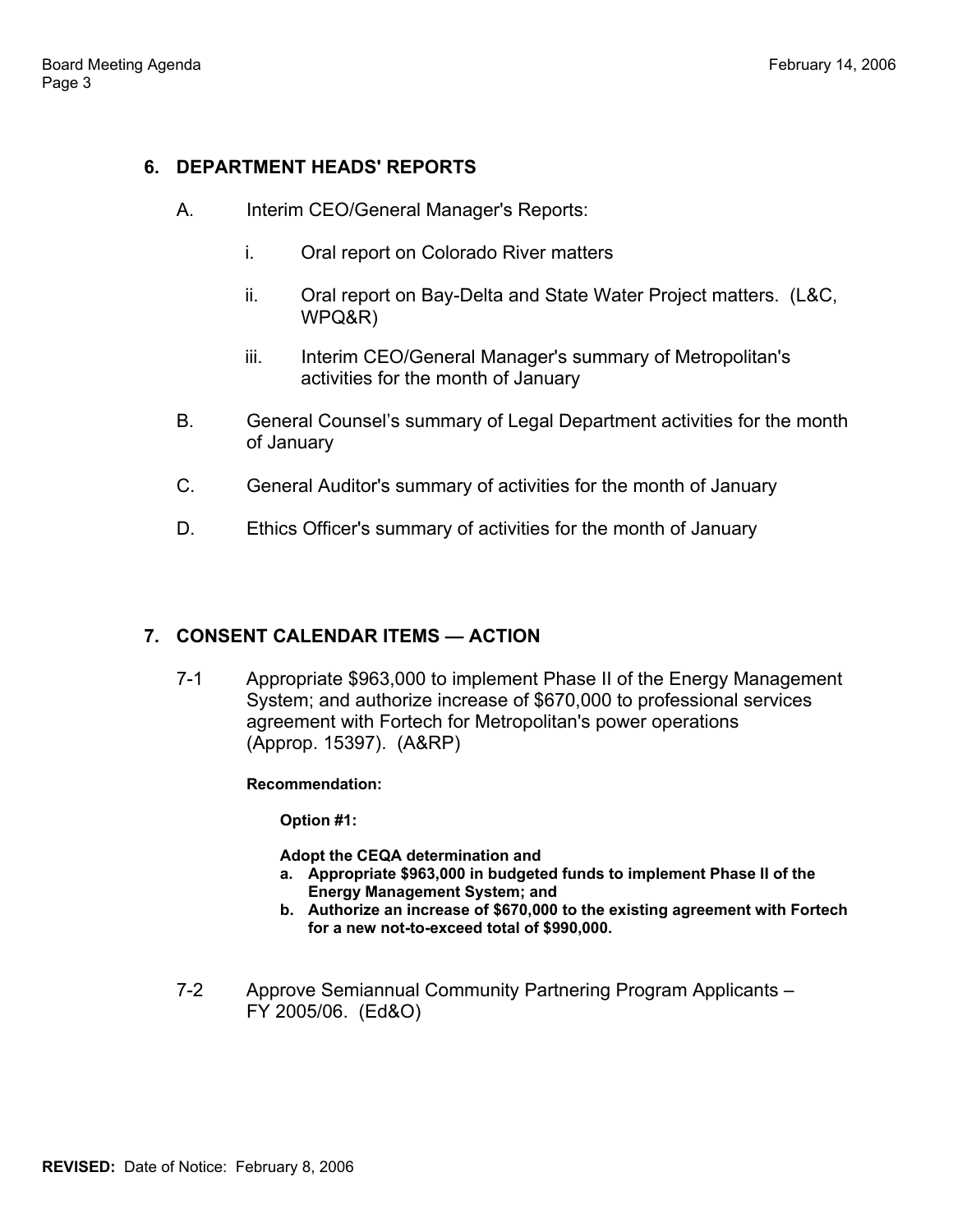**Recommendation:** 

**Option #1:** 

**Adopt the CEQA determination and approve the semiannually recommended Community Partnering Program sponsorships for fiscal year 2005/06, for discretionary community activities as listed in Attachment 2 to the board letter.** 

7-3 Adopt the California Friendly™ logo and theme as a brand name for promoting water use efficiency among Southern Californians. (Ed&O)

**Recommendation:** 

**Option #1:** 

**Adopt the CEQA determination and adopt the California Friendly™ theme and logo as a brand name for promoting water use efficiency among Southern Californians.**

7-4 Appropriate \$530,000; and authorize (1) replacement of turbidimeters and particle counters for the Skinner Plant, and (2) replacement of air compressors to improve Lake Skinner water quality (Approps. 15365 and 15377). (E&O)

**Recommendation:** 

**Option #1:** 

**Adopt the CEQA determinations and**

- **a. Appropriate \$530,000 in budgeted funds;**
- **b. Authorize replacement of turbidimeters and particle counters for Skinner Modules 1-6; and**
- **c. Authorize replacement of two Lake Skinner air compressors.**
- 7-5 Authorize General Counsel to negotiate and execute contracts for special bond counsel and co-special bond counsel. (L&C)

**Recommendation:** 

**Option #1:** 

**Adopt the CEQA determination and authorize the General Counsel to retain the firms listed on Attachment 1 to the board letter as special bond counsel for the three years ending December 31, 2008, at maximum fees negotiated on a transaction-by-transaction or project basis.**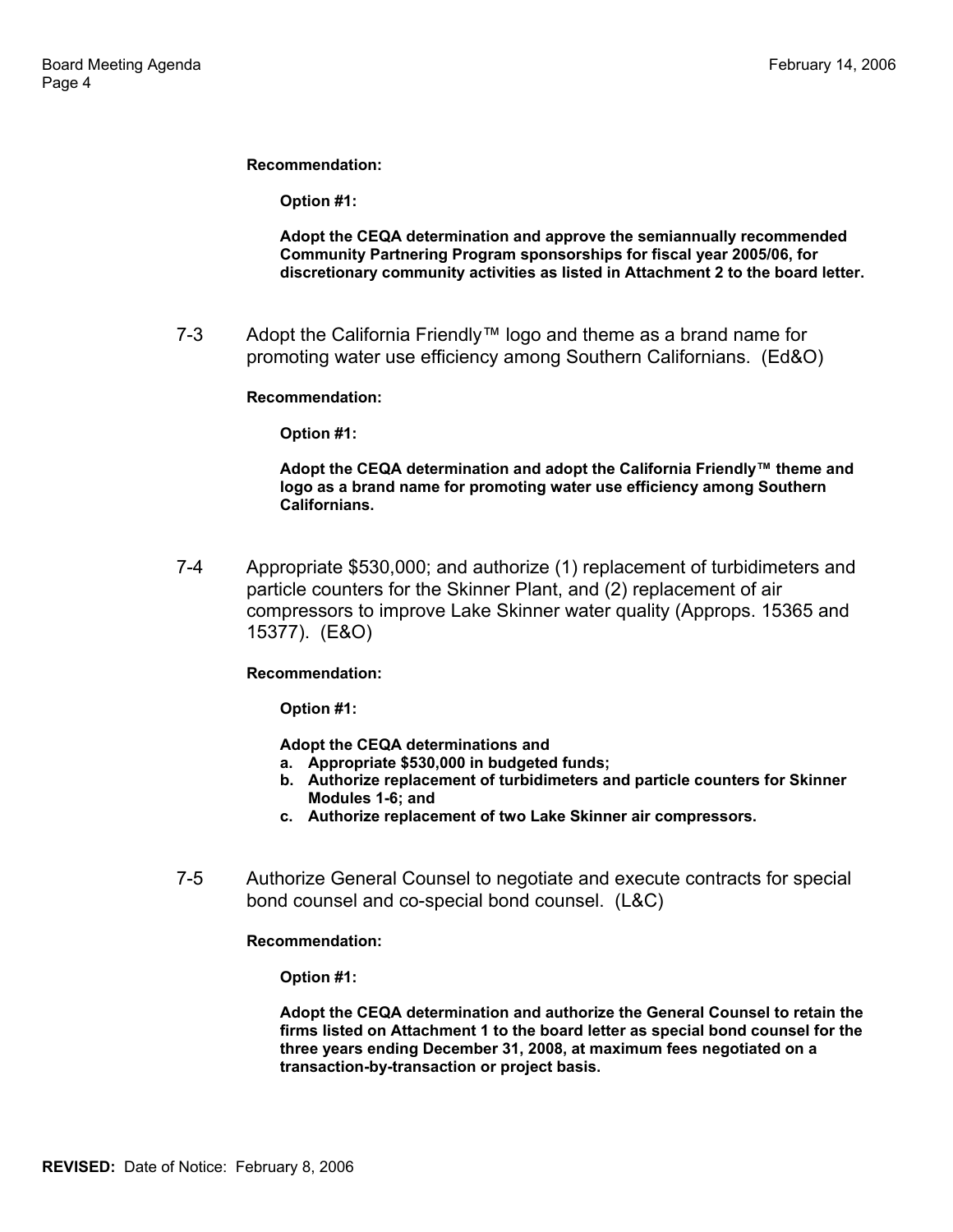7-6 Authorize entering into a joint connections and water exchange agreement with the San Gabriel Valley Municipal Water District, Three Valleys Municipal Water District, Inland Empire Utilities Agency, and the city of Sierra Madre. (WPQ&R)

#### **Recommendation:**

**Option #1:** 

**Adopt the CEQA determination and authorize the CEO to enter into a joint connections and water exchange agreement with the San Gabriel Valley Municipal Water District, Three Valleys Municipal Water District, Inland Empire Utilities Agency and the city of Sierra Madre consistent with the draft terms outlined in Attachment 2 to the board letter.** 

7-7 Approve certification of 490 acre-feet of Replenishment Service water delivered to Eastern Municipal Water District during fiscal year 2004/05. (WPQ&R)

**Recommendation:** 

**Option #1:** 

**Adopt the CEQA determination and waive Administrative Code Section 4407 and allow Eastern Municipal Water District to certify 490 acre-feet of water under Metropolitan's Replenishment Service Program during FY 2004/05.** 

7-8 Approve extension of military leave for Oscar Yanez. (O&P)

**Recommendation:** 

**Option #1:** 

**Adopt the CEQA determination and approve payment of compensation for Mr. Oscar Yanez of the difference between his full-time Metropolitan salary and his military pay, and the employer portion of his medical, dental, vision, life insurance and long-term disability benefits for the duration of his current period of active duty.**

#### **(END OF CONSENT CALENDAR)**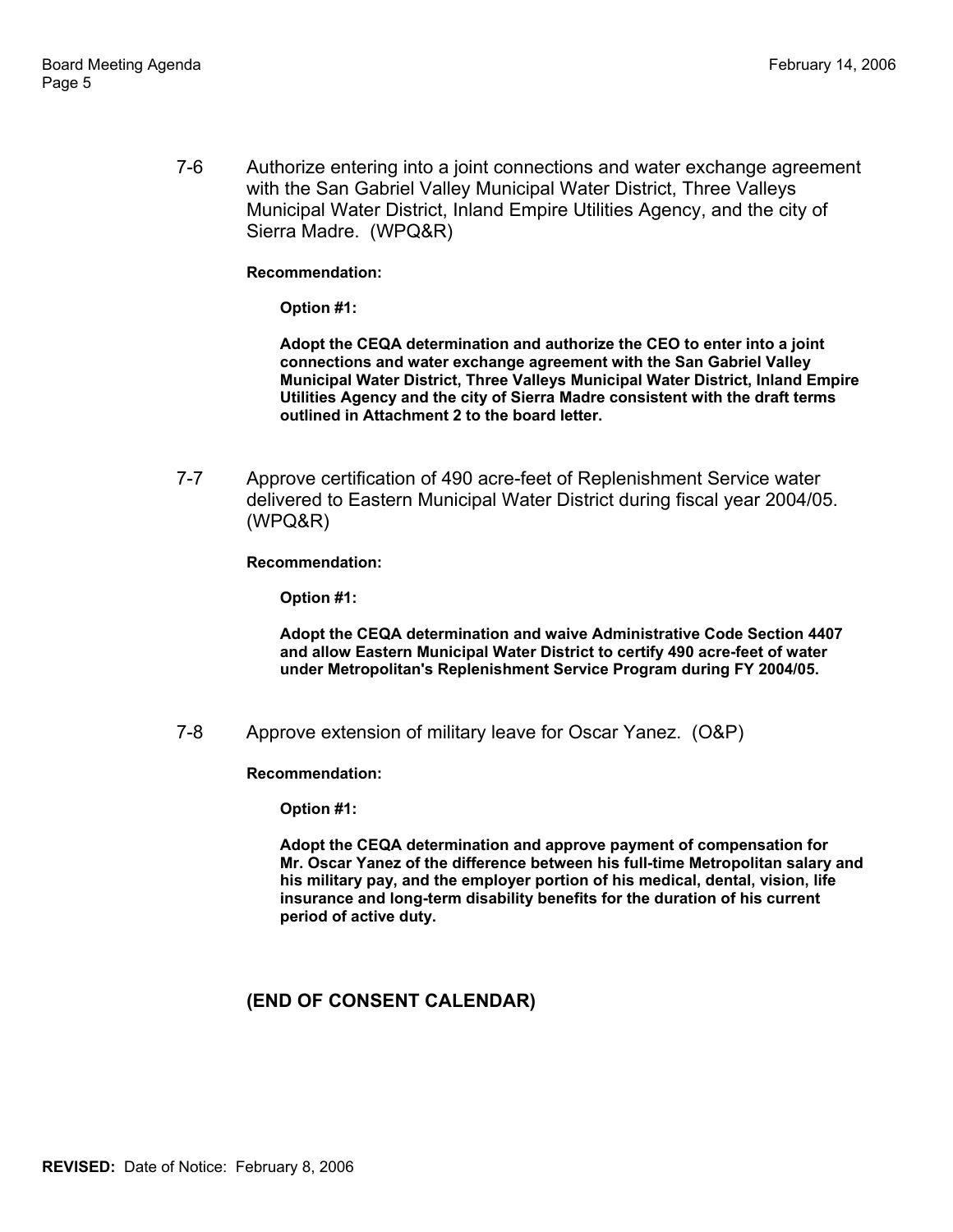### **8. OTHER BOARD ITEMS — ACTION**

8-1 Appropriate \$3.34 million to complete Phase One of the IT Network Upgrade project as part of the Information Technology Strategic Plan; and authorize a procurement contract with MTM Technologies, Inc., in an amount not to exceed \$1.416 million (Approp. 15376). (A&RP)

#### **Recommendation:**

**Option #1:** 

**Adopt the CEQA determination and**

- **a. Appropriate \$3.34 million in budgeted funds; and**
- **b. Authorize a procurement contract with MTM Technologies, Inc. in an amount not to exceed \$1.416 million to replace IT network hardware and upgrade the network management software.**
- 8-2 Award (1) a \$1,963,700 construction contract to Sunrise Landscape Company, Inc. for Searl Parkway Phase I Landscaping and Signage, and (2) a \$6,242,068 construction contract to Griffith Company for Searl Parkway Phase II Improvements; and authorize an agreement with Butier Construction Managers for construction management services for the Diamond Valley Recreation Program in an amount not to exceed \$750,000 (Approp. 15334). (Rec.)

#### **Recommendation:**

**Option #1:** 

**Adopt the CEQA determination and**

- **a. Award a \$1,963,700 construction contract to Sunrise Landscape Company, Inc. for Searl Parkway Phase I Landscaping and Signage;**
- **b. Award a \$6,242,068 construction contract to Griffith Company for Searl Parkway Phase II Street and Utility Improvements; and**
- **c. Authorize an agreement with Butier Construction Managers for construction management services in an amount not to exceed \$750,000 for up to three years.**
- 8-3 Appropriate \$2.4 million; and authorize final design, materials procurement and fabrication for six Colorado River Aqueduct reliability projects (Approps. 15373 and 15374). (E&O)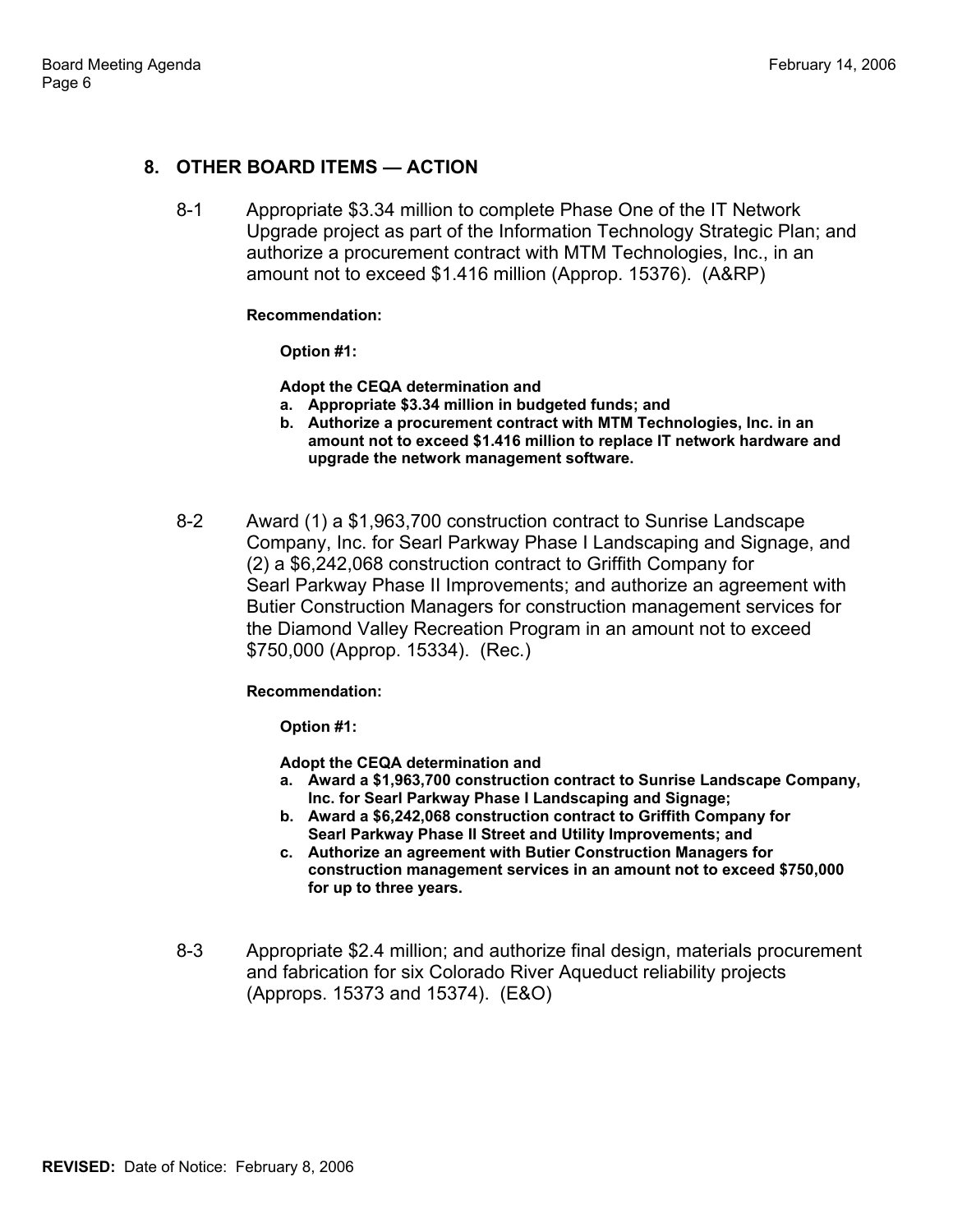#### **Recommendation:**

**Option #1:** 

**Adopt the CEQA determination and**

- **a. Appropriate \$2.4 million in budgeted funds;**
- **b. Authorize fabrication of pipe and fittings for Phase 4 of the cast iron blowoff replacement project; and**
- **c. Authorize final design of four rehabilitation projects and preliminary design of two projects on the CRA.**
- 8-4 Authorize entering into an agreement with MWH Americas for engineering services on Colorado River Aqueduct rehabilitation projects and the Second Lower Cross Feeder project in an amount not to exceed \$6 million. (E&O)

**Recommendation:** 

**Option #1:** 

**Adopt the CEQA determination and authorize an agreement with MWH Americas for engineering services in an amount not to exceed \$6 million.** 

8-6 Approve the policy principles regarding short-term emergency preparedness and long-term actions for the Sacramento-San Joaquin River Delta. (WPQ&R, C&L, CALFED)

**Recommendation:** 

**Option #1:** 

**Adopt the CEQA determination and the policy principles regarding short-term emergency preparedness and long-term actions for the Sacramento-San Joaquin River Delta as described in the board letter and Attachment 1 and direct staff to work with the state and other stakeholders to develop an integrated plan for emergency preparedness and response to levee failures in the Delta to be approved in final form by January 2007.** 

8-7 Adopt position on water management/flood control component of Governor's Strategic Growth Plan. (C&L) **(To be mailed separately)**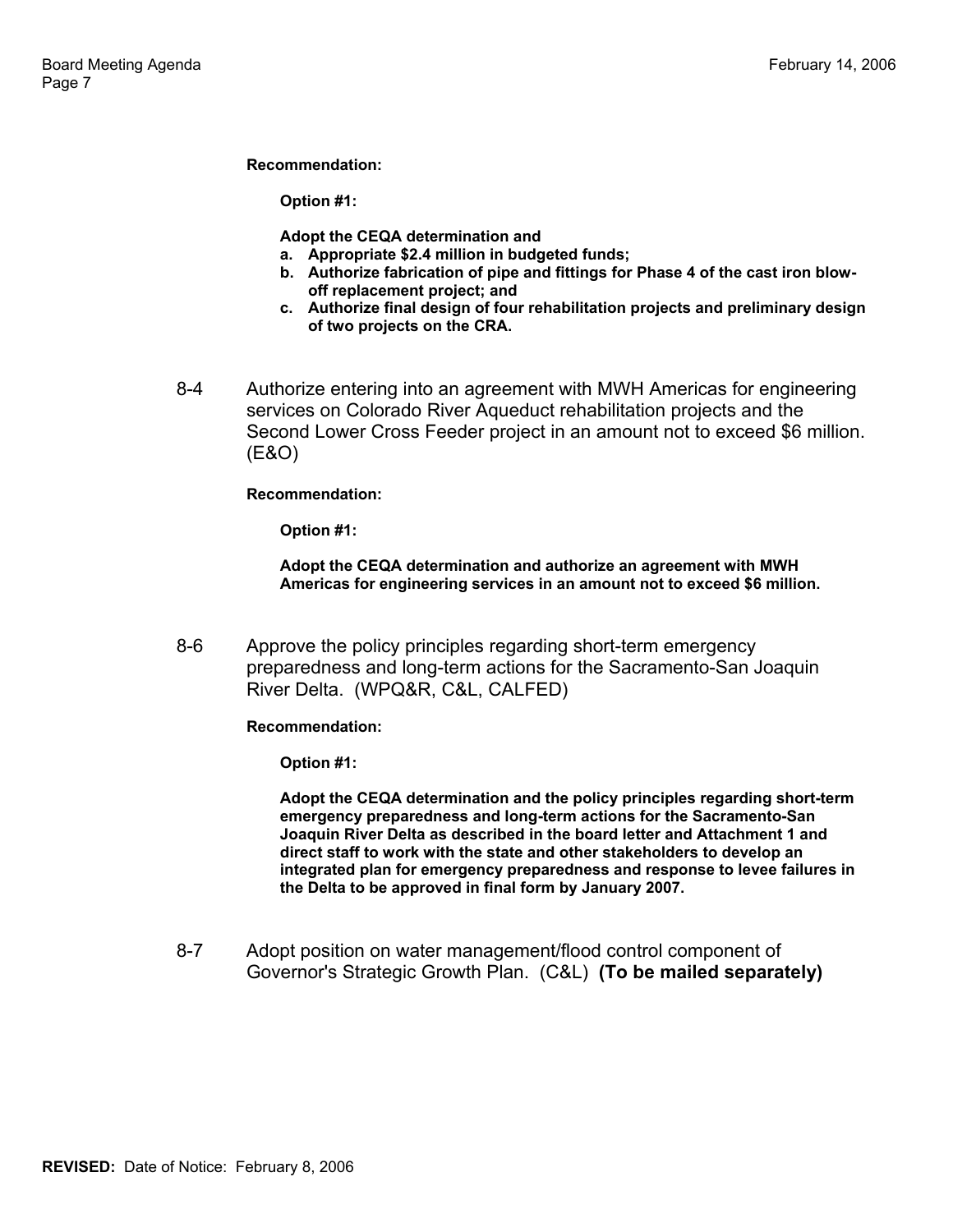8-8 Appropriate \$3.8 million; and authorize acquisition of land adjoining the Chemical Unloading Facility property under the Chlorine Containment and Handling Facilities Program. **[Conference with real property negotiators; property is approximately 16.52 acres located in Perris, California; agency negotiators: Curtis Baynes, Angela Aldridge, and Cathy Stites; under negotiation: price and terms; to be heard in closed session pursuant to Gov. Code Section 54956.8]** 

# **9. BOARD INFORMATION ITEMS**

- 9-1 Status report for the Inland Feeder Program for activities through December 2005. (E&O) **[Any discussion of litigation to be heard in closed session. Conference with legal counsel—existing litigation (***Shank/Balfour Beatty, a Joint Venture vs. Metropolitan Water District of Southern California***, LASC Case No. BC 283438); to be heard in closed session pursuant to Gov. Code Section 54956.9(a). Conference with legal counsel—potential litigation relating to contractor claims on Contract No. 1542 for the Arrowhead Tunnels; to be heard in closed session pursuant to Gov. Code Section 54956.9(b) (one potential case)]**
- 9-2 Financing strategy for future capital requirements. (BFI&I)

### **10. REPORTS OF SPECIAL COMMITTEES**

### **11. PERFORMANCE AND EVALUATION COMPENSATION**

- 11-1 Report from Organization and Personnel Committee on evaluation rating for General Counsel, General Auditor, Ethics Officer, and Chief Operating Officer. (O&P) **[Public employees' performance evaluation; to be heard in closed session pursuant to Gov. Code Section 54957]**
- 11-2 Compensation and Pay-for-Performance Recommendation for General Counsel, General Auditor, Ethics Officer, and Chief Operating Officer. (O&P) **(To be distributed at meeting)**